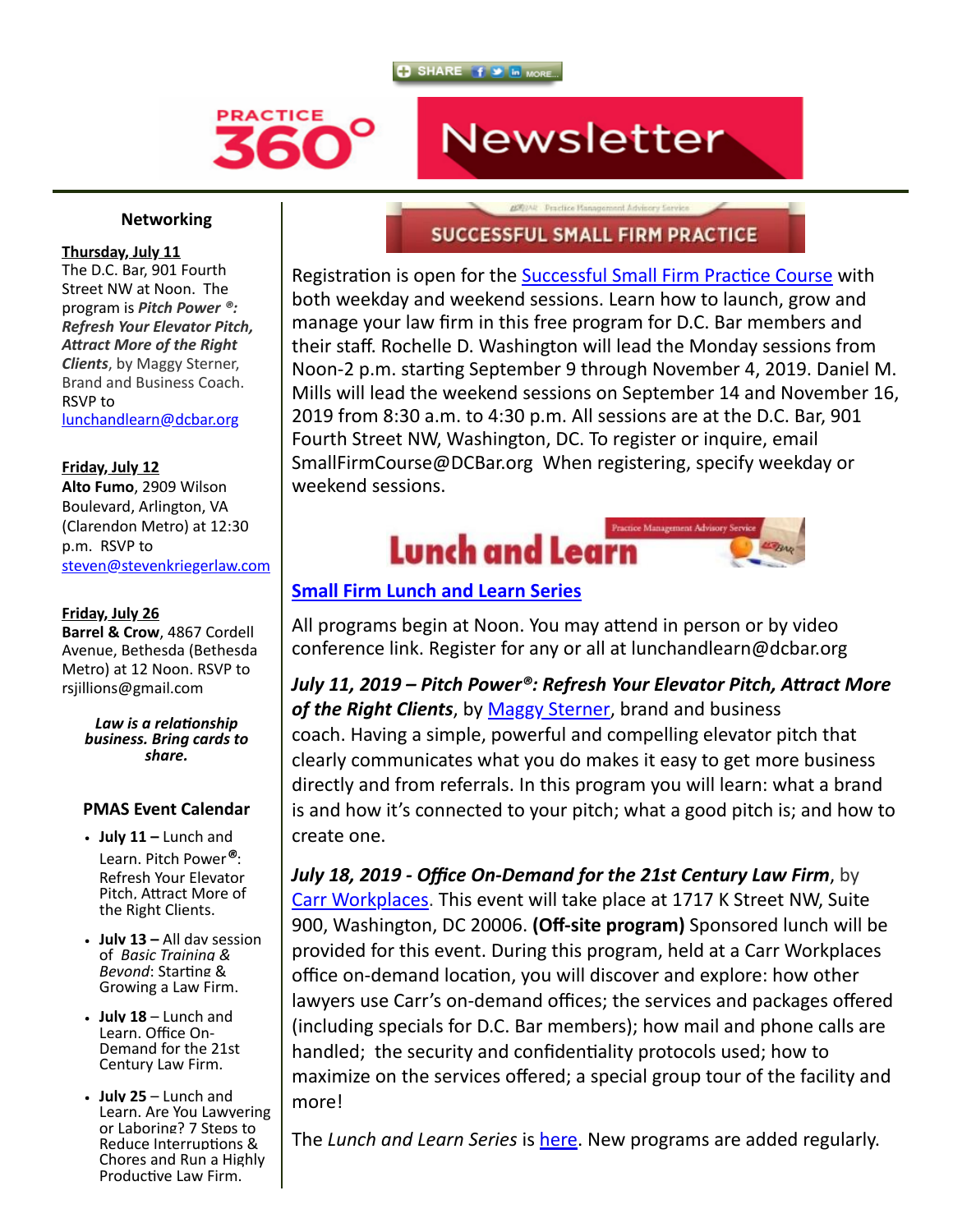#### **Ethics**

Here is new ethics guidance on **Mandatory Arbitration Provisions in Fee [Agreements.](https://www.dcbar.org/bar-resources/legal-ethics/opinions/Ethics-Opinion-376.cfm?utm_source=Real%20Magnet&utm_medium=INSERT_CHANNEL&utm_campaign=INSERT_LINK_ID)** Legal Ethics Opinion 376

**What are the ethical implications of crowdfunding** a legal representation? Read [Legal Ethics Opinion 375](http://www.dcbar.org/bar-resources/legal-ethics/opinions/Ethics-Opinion-375.cfm?utm_source=Real%20Magnet&utm_medium=INSERT_CHANNEL&utm_campaign=INSERT_LINK_ID) for guidance.

**What are your obligations to** a prospective client? Read [Legal Ethics Opinion 374](http://www.dcbar.org/bar-resources/legal-ethics/opinions/Ethics-Opinion-374.cfm?utm_source=Real%20Magnet&utm_medium=INSERT_CHANNEL&utm_campaign=INSERT_LINK_ID) to find out.

**Have you read** the Legal Ethics Opinions on *social media and lawyers?* [They are here: LEO](http://www.dcbar.org/bar-resources/legal-ethics/opinions/Ethics-Opinion-370.cfm?utm_source=Real%20Magnet&utm_medium=INSERT_CHANNEL&utm_campaign=INSERT_LINK_ID) 370 and [LEO 371](http://www.dcbar.org/bar-resources/legal-ethics/opinions/Ethics-Opinion-371.cfm?utm_source=Real%20Magnet&utm_medium=INSERT_CHANNEL&utm_campaign=INSERT_LINK_ID)

Check the small firm legal trends and compensation reports [here](http://www.dcbar.org/bar-resources/practice-management-advisory-service/basic-training-supplement.cfm?utm_source=Real%20Magnet&utm_medium=INSERT_CHANNEL&utm_campaign=INSERT_LINK_ID).

The new e-Manual for Basic Training & Beyond can be downloaded [here.](http://www.dcbar.org/bar-resources/practice-management-advisory-service/upload/eManual-050316.pdf?utm_source=Real%20Magnet&utm_medium=INSERT_CHANNEL&utm_campaign=INSERT_LINK_ID)

For more information on PMAS programs, [click here.](http://www.dcbar.org/bar-resources/practice-management-advisory-service/?utm_source=Real%20Magnet&utm_medium=INSERT_CHANNEL&utm_campaign=INSERT_LINK_ID)

### **Other Events**

**CLE, Communities Events & Pro Bono:**

**Continuing Legal Education** programs are [here.](http://www.dcbar.org/marketplace/index.cfm?cat=cle_inperson&utm_source=Real%20Magnet&utm_medium=INSERT_CHANNEL&utm_campaign=INSERT_LINK_ID)

*Communities Events* are [here](http://www.dcbar.org/events.cfm?filter_events=SECTION&utm_source=Real%20Magnet&utm_medium=INSERT_CHANNEL&utm_campaign=INSERT_LINK_ID).

*Pro Bono Center* training programs are scheduled [here.](http://www.dcbar.org/pro-bono/resources-and-training/pro-bono-training.cfm?utm_source=Real%20Magnet&utm_medium=INSERT_CHANNEL&utm_campaign=INSERT_LINK_ID)

### **Dan & Rochelle**

Daniel M. Mills | Practice Management Advisor| 202.780.2762

Rochelle D. Washington | Practice Management Advisor|202.780.2764

Practice Management Advisory Service District of Columbia Bar 901 Fourth Street, NW Washington, DC 20001

Recaps and materials from recent programs are [here](http://www.dcbar.org/bar-resources/practice-management-advisory-service/Lunch-Series-Past.cfm?utm_source=Real%20Magnet&utm_medium=INSERT_CHANNEL&utm_campaign=INSERT_LINK_ID). If you have an idea for a program, let us know at: lunchandlearn@dcbar.org



Our monthly [Basic Training & Beyond](http://www.dcbar.org/bar-resources/practice-management-advisory-service/basic-training.cfm?utm_source=Real%20Magnet&utm_medium=INSERT_CHANNEL&utm_campaign=INSERT_LINK_ID)**, is set for Saturday,** July 13, 2019 / 8:30 a.m. – 5:00 p.m. Register: BasicTraining@dcbar.org

This program has been attended by more than 3,000 lawyers and many have launched and are operating small law firms. The next two-day sessions are set for August 14 and 21, 2019.

## **From the Desks of Rochelle**



*Rochelle Washington, D.C. Bar Practice Management Advisor.* 

### *Productivity Tip: Using Fillable Forms for Client Intake*

Consider including the use of fillable forms for your client intake system. Using fillable forms can reduce errors and improve client service. If you are not already using fillable forms for this purpose, you could be losing valuable time and money. Fillable forms will reduce unnecessary and cumbersome steps of data entry and creating standard [documents. Check out 9 Reasons Why](http://www.mmsend31.com/link.cfm?r=zvkjaWqFFUTRz65Avl-Ftw~~&pe=hia70UIKWK8b6cBTrMBo0wVxcNcEt5kbrB9ZLpezgTVk4KwCzeshiv2juwJ-l2TIO4YA-rfanoeSAYzQQK4Zpg~~&t=SDd7wCLgDVOUteMt3--6QQ~~) Innovative Lawyers Use Online Intake Forms. There are many products and [services available to assist you with th](http://www.mmsend31.com/link.cfm?r=zvkjaWqFFUTRz65Avl-Ftw~~&pe=v-UZ_RVZLGBcjrJ-JBuFHo8IQbMl6cLiuJL-GYjLQ9LWLsGI_Q4Teb0IvBAYMsP9-5aTWLeSUL6JOM-UOEyllQ~~&t=SDd7wCLgDVOUteMt3--6QQ~~)e development of forms for your practice. Using Adobe Acrobat is just one easy and common way to create fillable forms for your practice but, extracting and compiling the data is not always easy.

Another way to create fillable forms is by using a new product offered by our D.C. Bar member benefit, Clio. Clio now offers [Clio Grow](http://www.mmsend31.com/link.cfm?r=zvkjaWqFFUTRz65Avl-Ftw~~&pe=J9mQ-0-EO48p31KTc3YCT68KHnNmxV_4QN9uiYbXe7W2U_NSRMEVWaIHJwdp9Xj85fcrLIxo67c6cOfrLiZErA~~&t=SDd7wCLgDVOUteMt3--6QQ~~), a customer relationship management product that integrates with their case management system. With Clio Grow, not only can you create fillable client intake forms but, the data collected from the forms will automatically populate into the case management system eliminating the need for duplicative data entry. Explore the possibility of using fillable forms in your law firm today!



**INTELLIGENCE THAT WORKS**